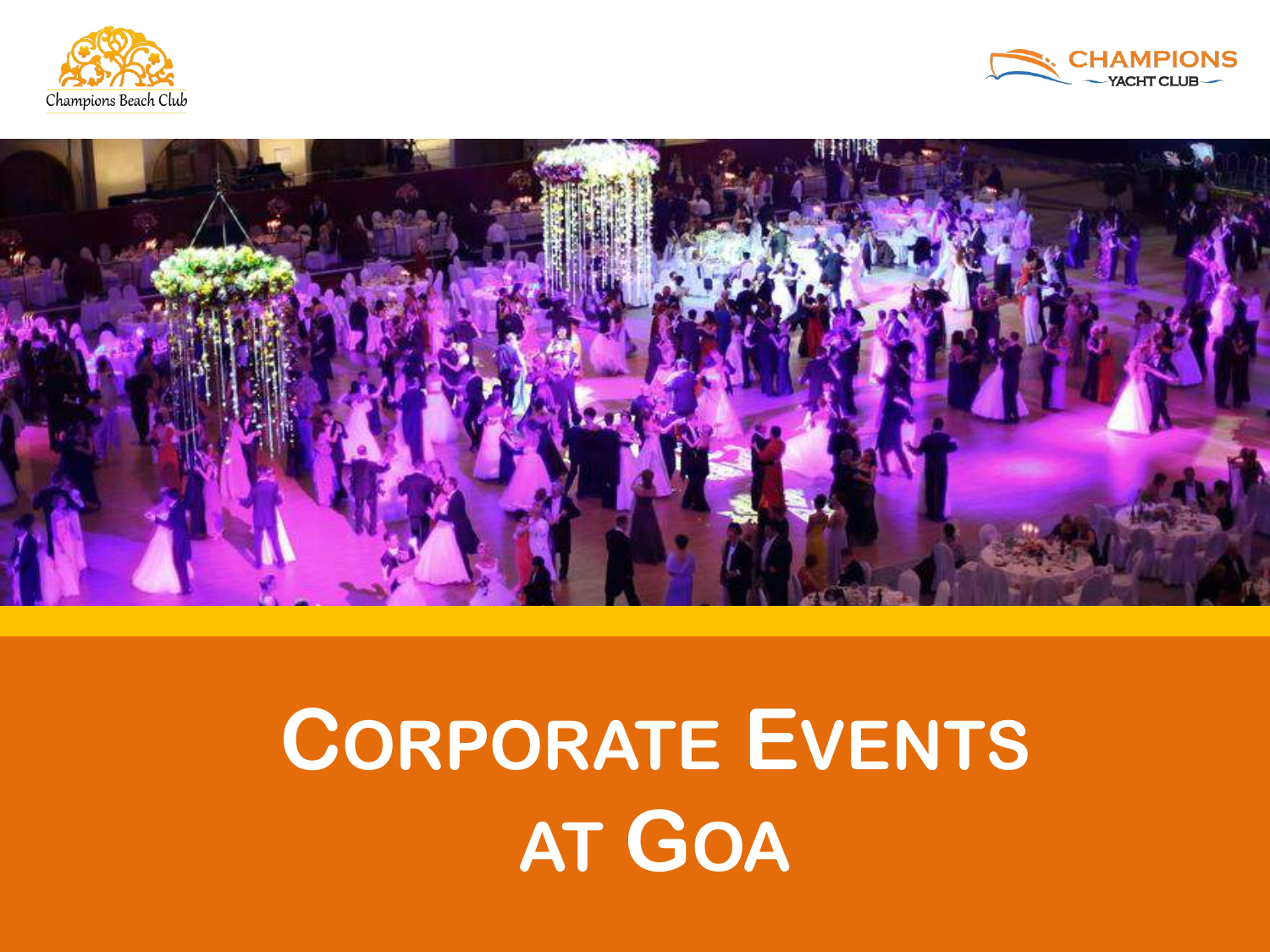



**Companies that focus on results alone can no longer thrive in the current business market. Businesses need to bring their brand alive and create a competitive edge to experience comprehensive results & success. At the Champions Yacht Club we help hundreds of companies experience this success and activate their brands through global corporate events at Goa that are innovative, engaging and inspirational.** 



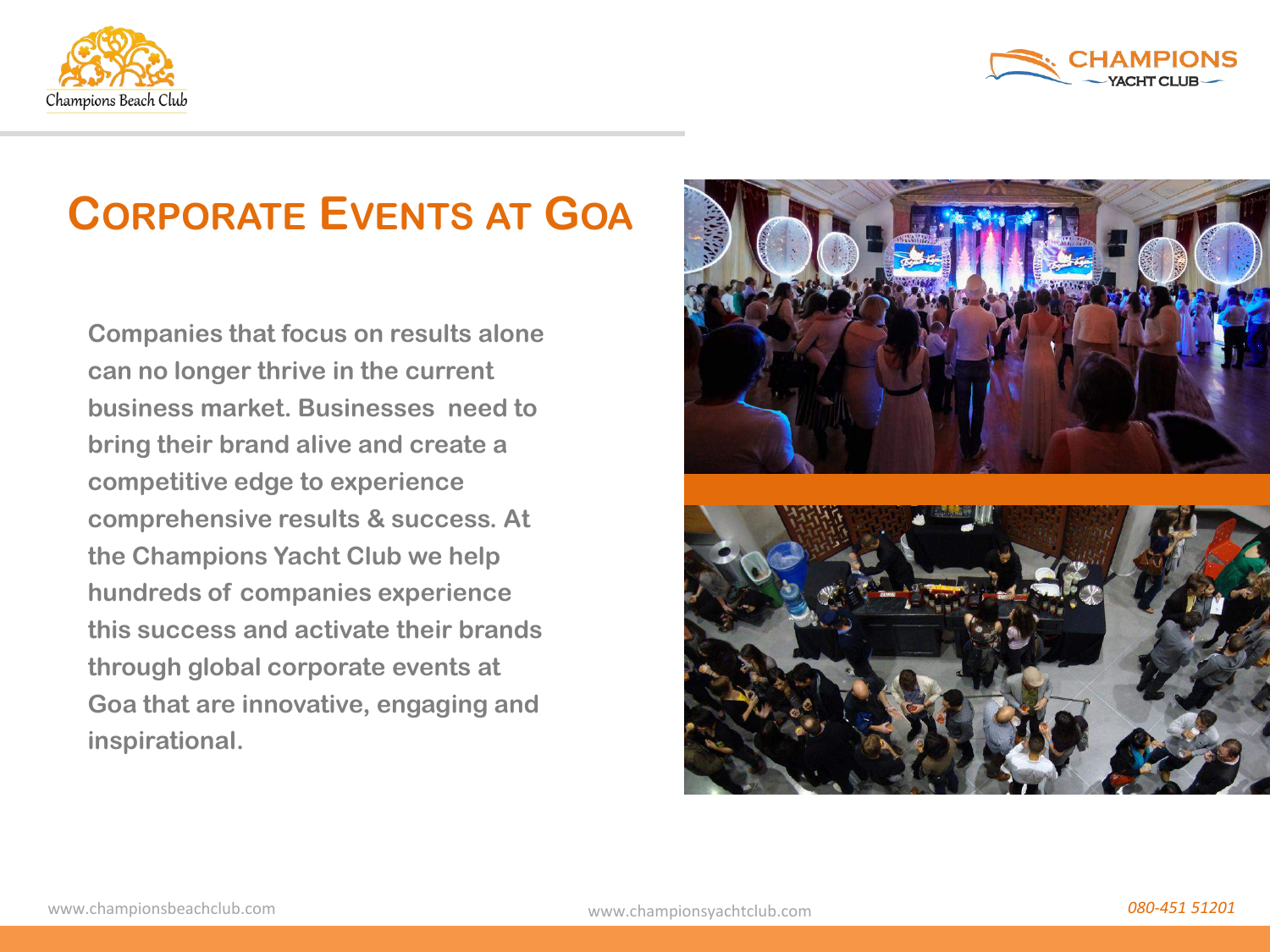



**Planning a special event all by your self can be extremely stressful. Whether it's a product launch or a corporate party, each of it has finer nuances that have to be addressed to with precision. Breathe easy as you don't have it do it all by yourself! At Champions Yacht Club we assign a team of experts to ensure robust planning and effortless execution of your event.** 

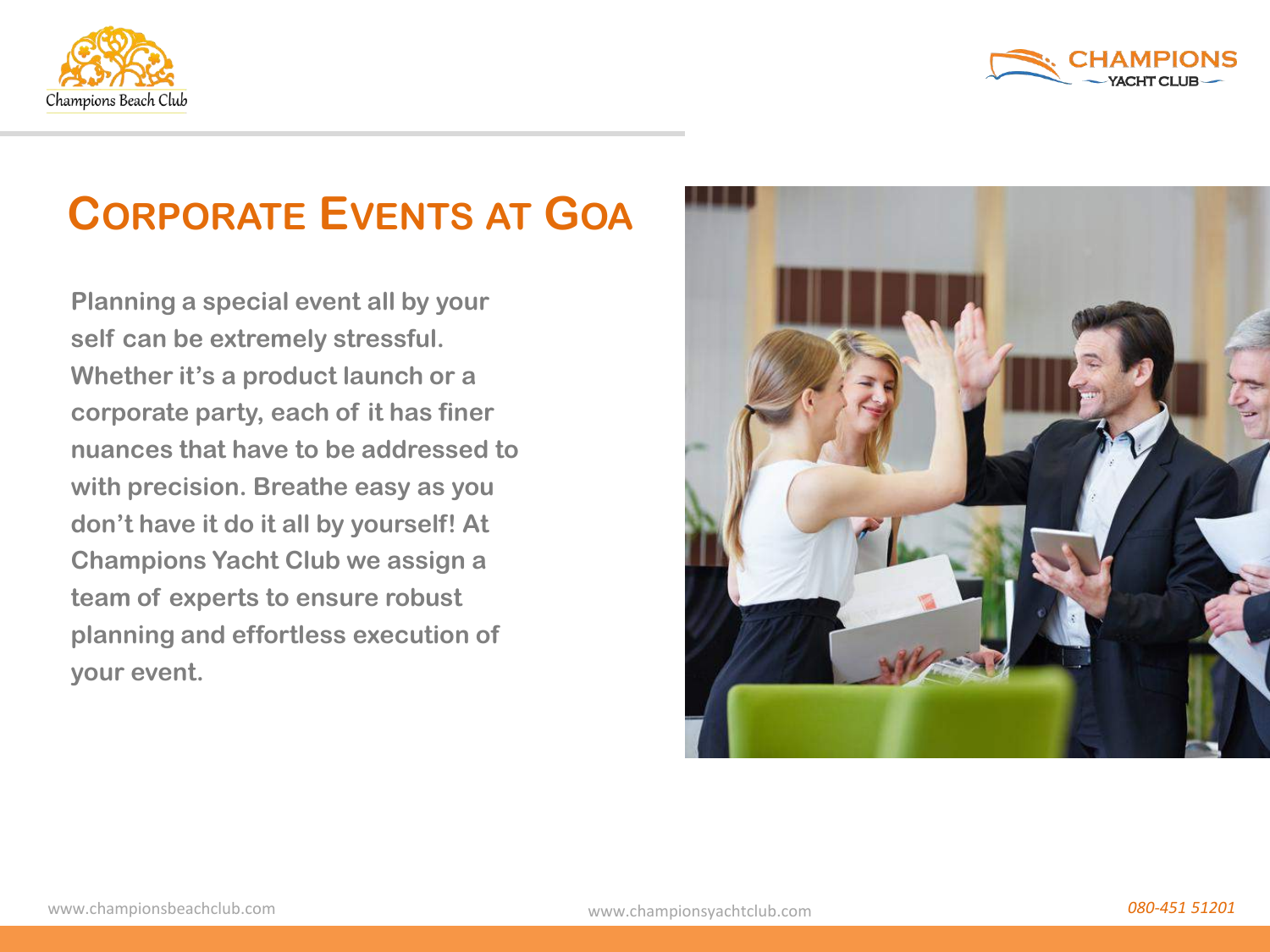



**We will be by your side throughout the entire process of planning and execution and deliver as per our promise on time and within budget. Whether a corporate party at Goa or a formal annual party, domestic or a global event we will transform the backdrop of your event and give you exactly what you had dreamt off.** 

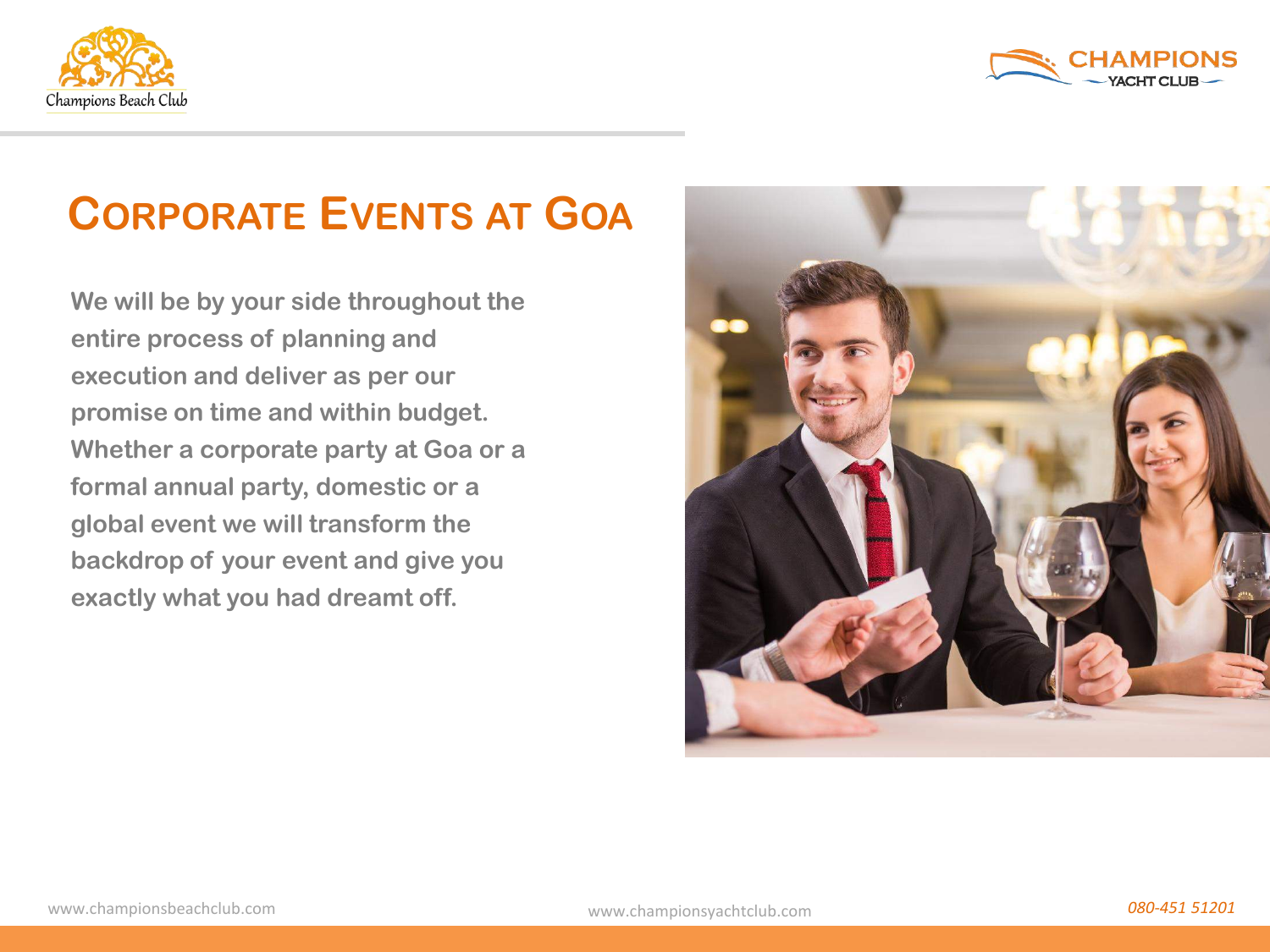



**The core purpose of our mission is to ensure that the event is exciting, inviting and one that creates audience engagement and impact. We have mastered the skill of delivering unique experiences all over the globe across lifestyle, luxury, fashion, technology, banking and ultra-high-net-worth/private sectors. We create your events with love, precision and finesse so that you will cherish it for a life time. www.championsyachtclub.**